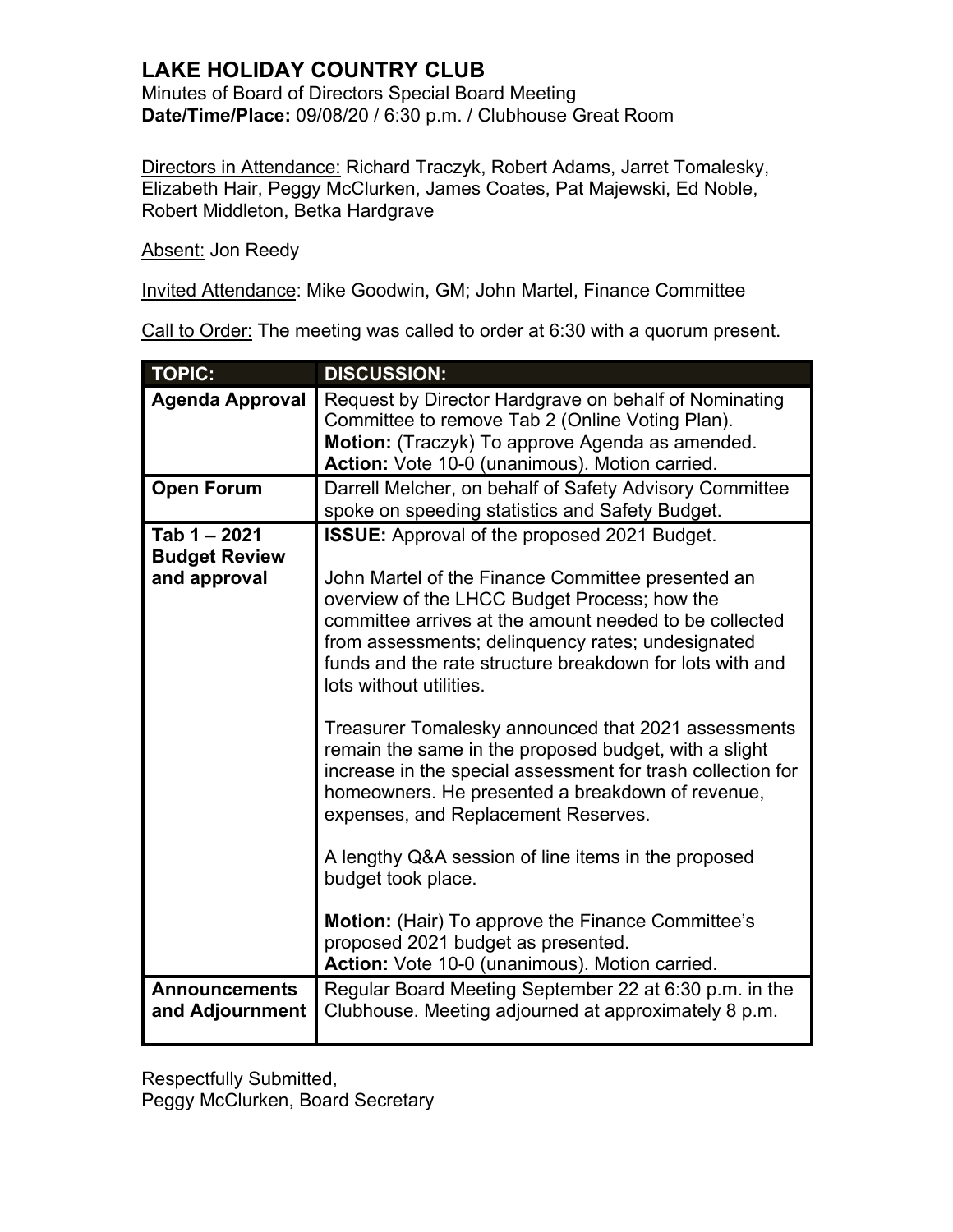## **LAKE HOLIDAY COUNTRY CLUB**

Minutes of Board of Directors Regular Meeting **Date/Time/Place:** 09/22/20 / 6:30 p.m. / Clubhouse Great Room

Directors in Attendance: Richard Traczyk, Jon Reedy, Jarret Tomalesky, Elizabeth Hair, Peggy McClurken, James Coates, Pat Majewski, Ed Noble, Robert Middleton, Betka Hardgrave

Absent: Robert Adams

Invited Attendance: Mike Goodwin, General Manager

Audio Recording: Peggy McClurken, Secretary

Call to Order: The meeting was called to order at 6:30 with a quorum present.

| <b>TOPIC:</b>                                   | <b>DISCUSSION:</b>                                                                                                                                                                                                                                                                                                                                      |
|-------------------------------------------------|---------------------------------------------------------------------------------------------------------------------------------------------------------------------------------------------------------------------------------------------------------------------------------------------------------------------------------------------------------|
| <b>Agenda Approval</b>                          | Motion: (Traczyk) To approve Agenda as presented.<br>Action: Vote10-0 (unanimous). Motion carried.                                                                                                                                                                                                                                                      |
| <b>Open Forum</b>                               | Discussed was Aqua's proposed rate increase and the<br>possibility of the Board taking some action as it had done<br>previously. No decision was made at this time.                                                                                                                                                                                     |
| Tab 1 - Approval<br>of Minutes                  | Motion: (McClurken) To approve the Minutes of<br>08/25/2020 as presented.<br>Action: Vote 10-0 (unanimous). Motion carried.                                                                                                                                                                                                                             |
| Tab $2-$<br><b>President's</b><br><b>Report</b> | Topics included end-of-season actions such as the<br>conclusion of Boat Patrol and closure of restrooms<br>(except for special events); update on the Dog Park;<br>update on an accident involving LHCC's dump truck; live<br>streaming of LHCC events in the Clubhouse; and the<br>issue of political signs being displayed on personal<br>properties. |
| Tab 3 - General<br>Manager's<br><b>Report</b>   | Topics included the mailing of Annual Election packets;<br>seeding of the Dog Park; complaints about residents<br>shooting off fireworks; and an update on Easy Pass<br>issues at the Front Gate.                                                                                                                                                       |
| Tab $4-$<br>Treasurer's<br><b>Report</b>        | Treasurer Tomalesky gave a report on the recent<br>Financial Audit and noted that the Association may be in<br>a position to pay off the remaining Golf Course Loan in<br>the coming year.<br>Motion: (Tomalesky) To approve the Audit as presented.<br>Action: Vote 10-0 (unanimous). Motion carried.                                                  |
| Tab $5-$<br><b>Committee</b><br><b>Reports</b>  | Committee Reports accepted as presented without<br>comment or discussion.                                                                                                                                                                                                                                                                               |